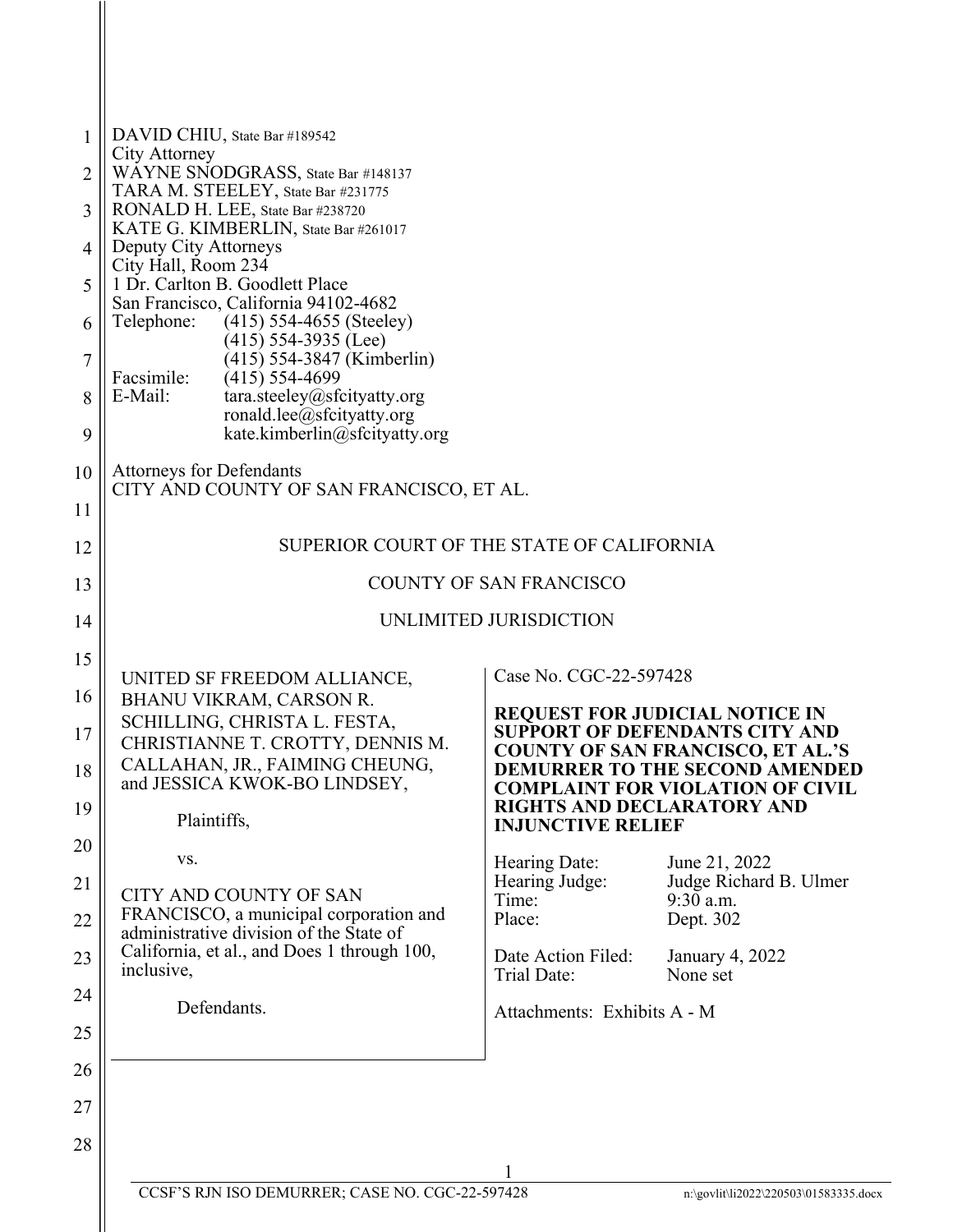1

Defendants CITY AND COUNTY OF SAN FRANCISCO, CAROL ISEN, in her individual capacity and in her official capacity as the Human Resources Director of the City and County of San Francisco, SUSAN PHILIP in her individual capacity and in her official capacity as the Health Officer of the City and County of San Francisco, JEANINE R. NICHOLSON in her individual capacity and in her official capacity as the Chief of Department of the San Francisco Fire Department, PHILLIP A. GINSBURG. in his individual capacity and his official capacity as the General Manager for the San Francisco Recreation and Parks, KIMBERLY ACKERMAN, in her individual capacity and her official capacity as the Chief People Officer for the San Francisco Municipal Transportation Agency, FABIAN PEREZ, in his individual capacity and his official capacity as an administrator for the San Francisco Sheriff's Office and WILLIAM SCOTT, in his individual capacity and his official capacity as Chief of the Police for the San Francisco Police Department (collectively "San Francisco" or "Defendants"), hereby respectfully request that this Court take judicial notice of the following documents pursuant to Sections 451 and 452 of the California Evidence Code:

1. Attached hereto as **Exhibit A** is a true and correct copy of the publicly available webpage maintained by the Centers for Disease Control and Prevention and entitled "United States COVID-19 Cases, Deaths, and Laboratory Testing (NAATs) by State, Territory, and Jurisdiction." As of May 4, 2022, this webpage is available at https://covid.cdc.gov/covid-datatracker/#cases\_casesper100klast7days.

2. Attached hereto as **Exhibit B** are true and correct copies of three publicly available webpages maintained by the Centers for Disease Control and Prevention and entitled: 1) "Pfizer-BioNTech COVID-19 Vaccine (also known as COMIRNATY) Overview and Safety." As of May 4, 2022, this webpage is available at https://www.cdc.gov/coronavirus/2019-ncov/vaccines/differentvaccines/Pfizer-BioNTech.html; 2) "Moderna COVID-19 Vaccine Overview and Safety." As of May 4, 2022, this webpage is available at https://www.cdc.gov/coronavirus/2019-ncov/vaccines/differentvaccines/Moderna.html; and, 3) "Johnson & Johnson's Janssen COVID-19 Vaccine Overview and Safety." As of May 4, 2022, this webpage is available at https://www.fda.gov/emergencypreparedness-and-response/coronavirus-disease-2019-covid-19/janssen-covid-19-vaccine.

28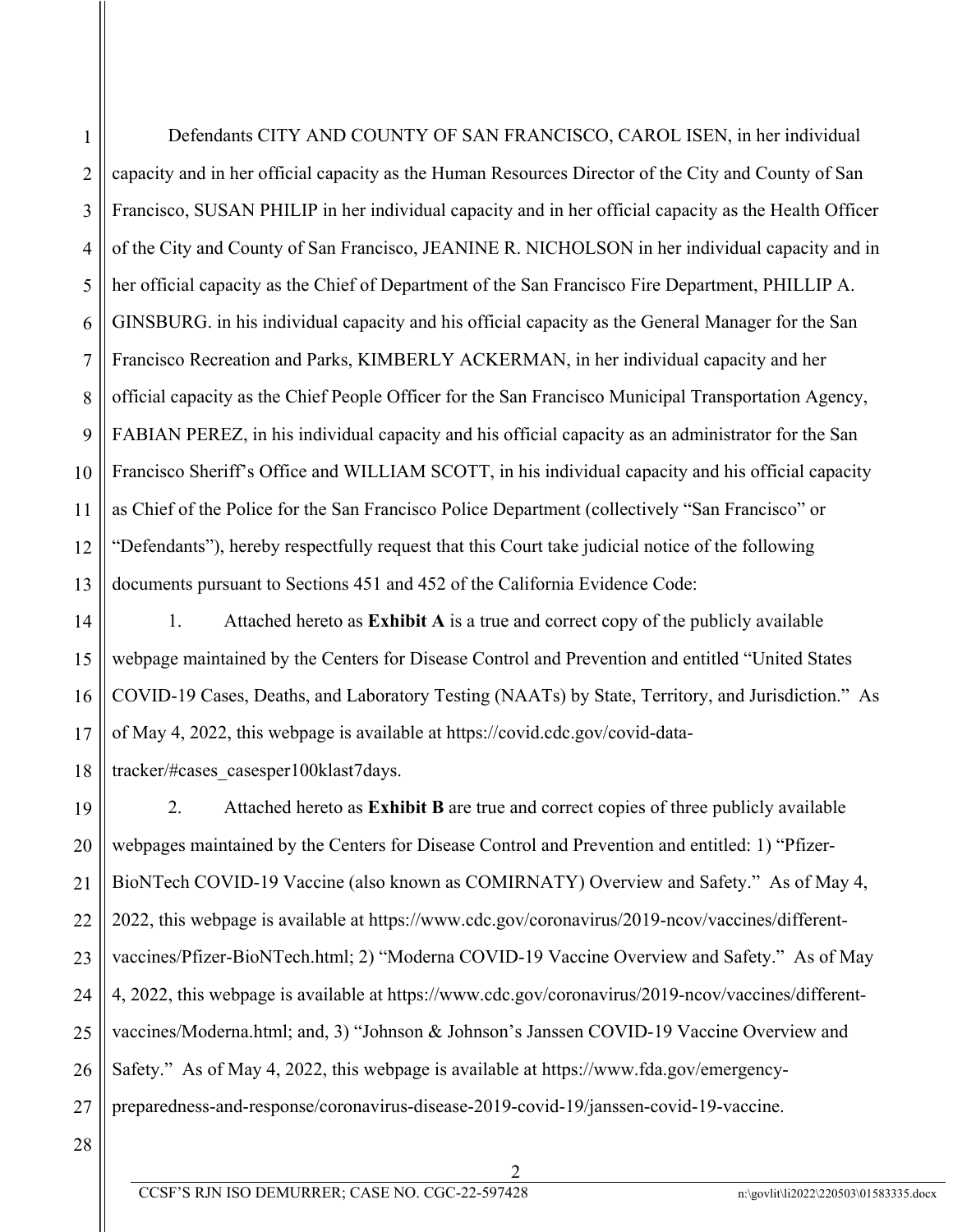1 2 3 4 5 6 7 8 9 10 11 3. Attached hereto as **Exhibit C** are true and correct copies of four publicly available webpages, as follows: 1) a webpage maintained by the Centers for Disease Control and Prevention, entitled "Safety of COVID-19 Vaccines." As of May 4, 2022, this webpage is available at https://www.cdc.gov/coronavirus/2019-ncov/vaccines/safety/safety-of-vaccines.html; 2) a webpage maintained by the U.S. Food and Drug Administration, entitled "Learn More About COVID-19 Vaccines from the FDA." As of May 4, 2022, this webpage is available at https://www.fda.gov/consumers/consumer-updates/learn-more-about-covid-19-vaccines-fda; 3) a webpage maintained by the California Department of Public Health, entitled "Vaccines." As of May 4, 2022, this webpage is available at https://covid19.ca.gov/vaccines/; and, 4) a webpage maintained by the San Francisco Department of Public Health, entitled "Core Guidance for COVID-19." As of May 4, 2022, this webpage is available at https://www.sfdph.org/dph/COVID-19/Core-Guidance.asp.

12 13 14 15 4. Attached hereto as **Exhibit D** is a true and correct copy of a publicly available webpage maintained by the Centers for Disease Control and Prevention and entitled "COVID-19 Vaccines Work." As of May 4, 2022, this webpage is available at https://www.cdc.gov/coronavirus/2019 ncov/vaccines/effectiveness/work.html.

16 18 19 5. Attached hereto as **Exhibit E** is a true and correct copy of the publicly available webpage maintained by the California Department of Public Health and entitled "Unvaccinated and vaccinated data." As of May 4, 2022, this webpage is available at https://covid19.ca.gov/statedashboard/#postvax-status.

6. Attached hereto as **Exhibit F** is a true and correct copy of the City and County of San Francisco's COVID-19 Vaccination Policy, last amended January 4, 2022.

7. Attached hereto as **Exhibit G** is a true and correct copy of the publicly available webpage maintained by the City and County of San Francisco entitled Vaccination and Booster Policy for City Employees. As of May 4, 2022, this webpage is available at https://sfdhr.org/vaccinationand-booster-policy-city-employees.

26 27 8. Attached hereto as **Exhibit H** is a true and correct copy of the San Francisco Mayor's October 29, 2021 press release entitled "San Francisco City Employee Vaccination Rate at Nearly

28

17

20

21

22

23

24

25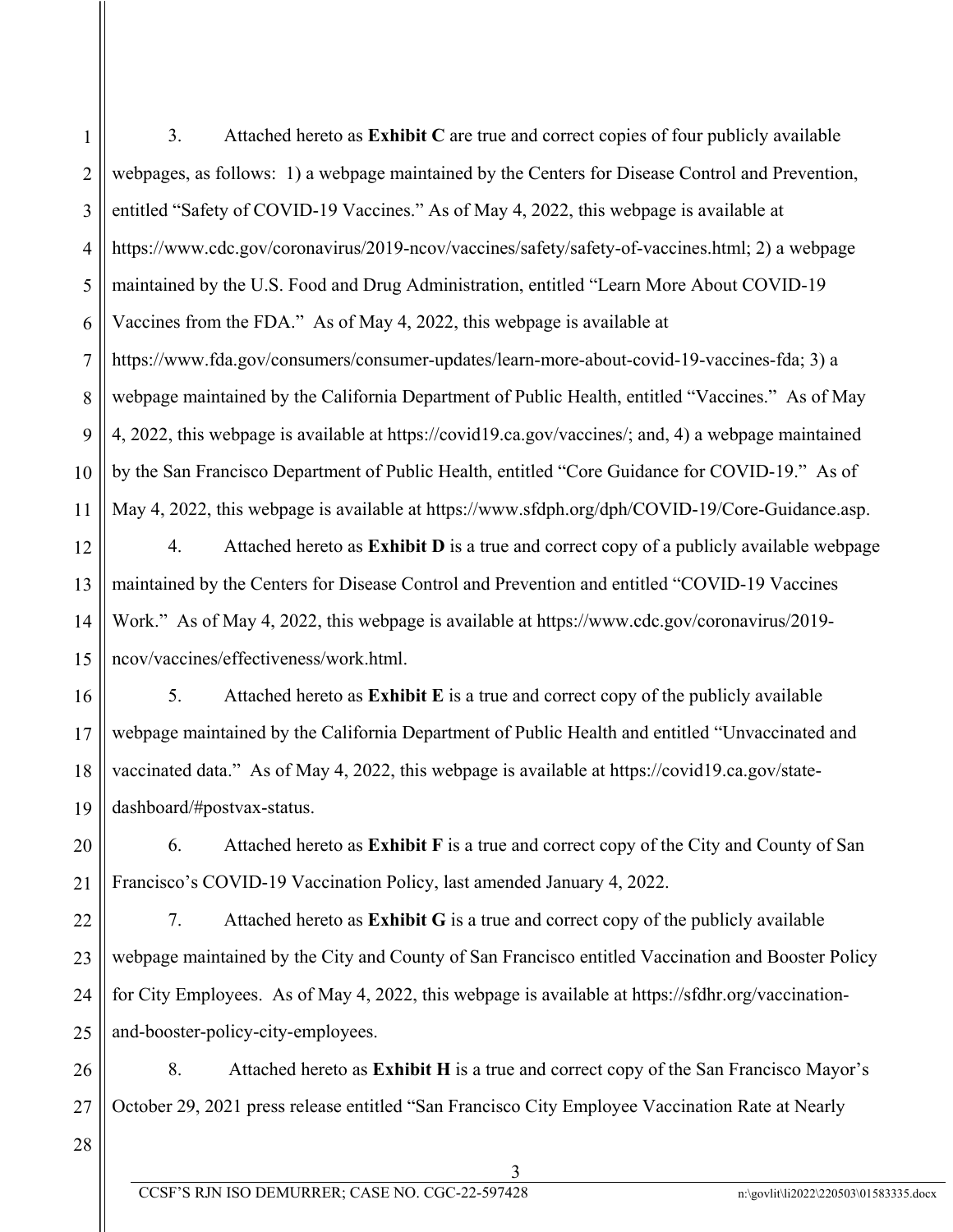2 98% ." As of December 2, 2021, this webpage is available at https://sfmayor.org/article/san-franciscocity-employee-vaccination-rate-nearly-98.

6 9. Attached hereto as **Exhibit I** are true and correct copy of a website maintained by the California Department of Fair Employment and Housing entitled *DFEH Employment Information on COVID-19*. As of May 4, 2022, the webpage is available at https://www.dfeh.ca.gov/wpcontent/uploads/sites/32/2020/03/DFEH-Employment-Information-on-COVID-19-FAQ\_ENG.pdf;

7 8 9 10 11 10. Attached hereto as **Exhibit J** is a true and correct copy of a website maintained by the U.S. Equal Employment Opportunity Commission entitled *What You Should Know About COVID-19 and the ADA, the Rehabilitation Act, and Other EEO Laws*. As of May 4, 2022, the website is available at https://www.eeoc.gov/wysk/what-you-should-know-about-covid-19-and-adarehabilitation-act-and-other-eeo-laws.

12 13 14 15 11. Attached hereto as **Exhibit K** are true and correct copies of two publicly available webpages and one publicly availably document, maintained by the U.S. Food and Drug Administration and entitled as follows: 1) "Why You Should Not Use Ivermectin to Treat or Prevent COVID-19." As of May 4, 2022, this webpage is available at

16 17 18 19 20 21 22 https://www.fda.gov/consumers/consumer-updates/why-you-should-not-use-ivermectin-treat-orprevent-covid-19; 2) "FDA cautions against use of hydroxychloroquine or chloroquine for COVID-19 outside of the hospital setting or a clinical trial due to risk of heart rhythm problems." As of May 4, 2022, this webpage is available at https://www.fda.gov/drugs/drug-safety-and-availability/fdacautions-against-use-hydroxychloroquine-or-chloroquine-covid-19-outside-hospital-setting-or; and 3) "Department of Health and Human Services, WARNING LETTER" (2000). As of May 4, 2022, this document is available at https://www.fda.gov/media/142585/download.

23 24 25 12. Attached hereto as **Exhibit L** is a true and correct copy of a publicly available document entitled Occupational Health Service - San Francisco General Hospital and Trauma Center. As of May 4, 2022, the document is available at

26 27 https://www.sfdph.org/dph/hc/JCC/SFGH/Agendas/2015/Oct%2027/13d%20Creds\_SFGH%20OHS% 20Requirements%209-30-15.pdf.

28

1

3

4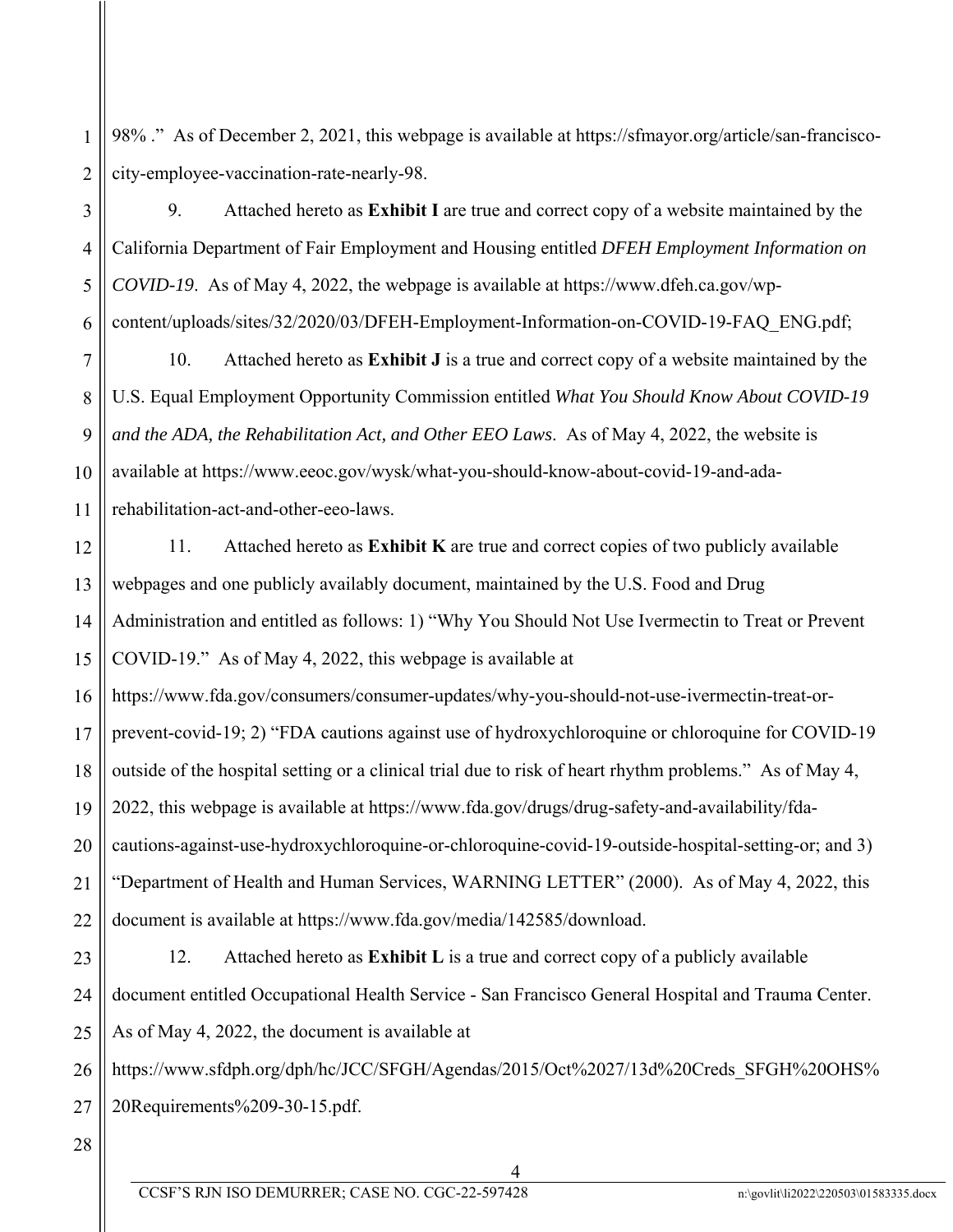1 2 3 13. Attached hereto as **Exhibit M** is a true and correct copy of a publicly available document maintained by the California Department of Public Health entitled State Public Health Officer Order of August 5, 2021, CA.gov, (Aug. 5, 2021),

4 5 6 https://www.cdph.ca.gov/Programs/CID/DCDC/Pages/COVID-19/Order-of-the-State-Public-Health-Officer-Health-Care-Worker-Vaccine-Requirement.aspx. The order mandates vaccination by health care workers.

7 8 9 10 11 12 13 14 15 16 17 18 19 20 21 22 23 24 25 **Exhibit A– M** are judicially noticeable because government memoranda, bulletins, reports, letters, and statements are matters of public record appropriate for judicial notice pursuant to Sections 451 and 452 of the California Evidence Code. When considering challenges to COVID-19 mitigation measures, courts have held that reports, guidance, and data from the CDC, California Department of Public Health (CDPH), and other government agencies are the proper subject of judicial notice. (See, e.g., *Metroflex Oceanside LLC v. Newsom* (S.D. Cal. 2021) 532 F.Supp.3d 976, 980 [taking judicial notice of documents containing information about the COVID-19 virus]; *Culinary Studios, Inc. v. Newsom* (E.D. Cal. 2021) 517 F.Supp.3d 1042, 1057 (same); *Guilfoyle v. Beutner* (C.D. Cal., Sept. 14, 2021, No. 2:21-cv-05009-VAP) 2021 WL 4594780, at p. 24 (*Guilfoyle*) ("As these are available publicly, they are authored by government agencies, their authenticity cannot be questioned reasonably, and they are relevant to the issues raised in the Motion to Dismiss, the Court takes judicial notice of these documents."); *Images Luxury Nail Lounge, Inc. v. Newsom* (C.D. Cal., July 13, 2021, No. SA CV 21-385-JFW) 2021 WL 3686759, at p. 4 (same); *Denis v. Ige* (D. Haw. 2021) 557 F.Supp.3d 1083, at p. 1094 [taking judicial notice of FDA guidance that hydroxychloroquine and ivermectin should not be used to treat COVID-19 and holding that officials "could have rationally concluded that many of the treatments that Denis points to are ineffective"].) Likewise, the California Court of Appeal has taken judicial notice of the safety and effectiveness of vaccinations. (*Brown v. Smith* (2018) 24 Cal.App.5th 1135, 1143 ["[W]e conclude judicial notice of the safety and effectiveness of vaccinations is proper."].)

26 27 28 Similarly, courts have found authentic copies of COVID-19 mitigation measures properly incorporated by reference into such complaints. (See, e.g., *Guilfoyle*, 2021 WL 4594780, at p. 23-24 [finding school district's COVID-19 measures incorporated by reference and noting that doctrine

CCSF'S RJN ISO DEMURRER; CASE NO. CGC-22-597428 n:\govlit\li2022\220503\01583335.docx